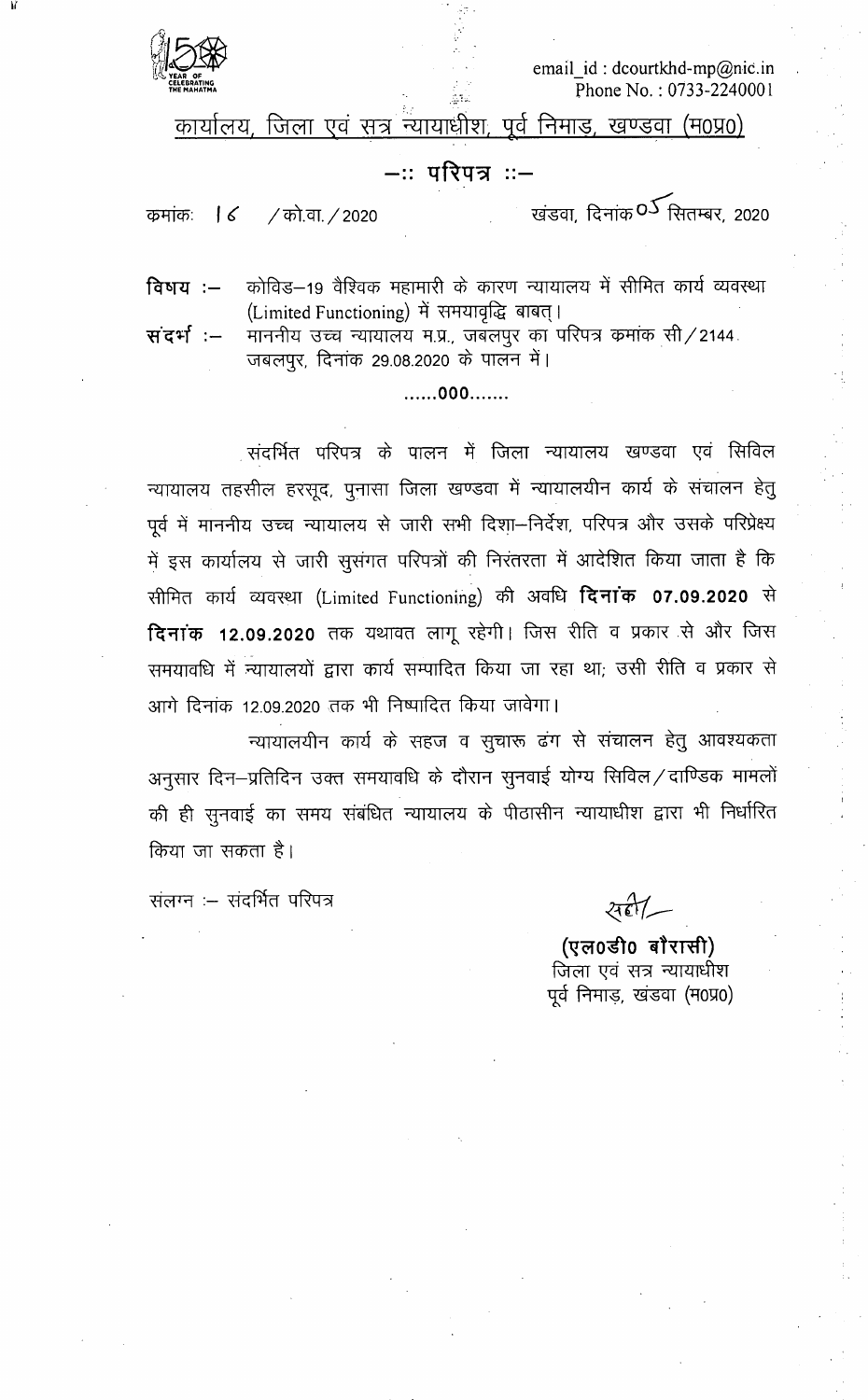पृष्ठां क0 **12<sup>46</sup>/** को.वा. / 2020

खंडवा, दिनांक $\rho$ 5 सितम्बर, 2020

प्रतिलिपि :-

- विशेष न्यायाधीश/परिवार न्यायालय/प्रथम, द्वितीय, तृतीय, चतुर्थ अपर  $1 -$ जिला एवं सत्र न्यायाधीश, प्रथम / द्वितीय / तृतीय / चतुर्थ / षष्ठम् सिविल जज वर्ग $-$ 1 खण्डवा $/$ हरसूद $/$ पुनासा, प्रथम $/$ तृतीय $/$ चतुर्थ सिविल जज वर्ग-2, खण्डवा एवं समेरत प्रशिक्षु न्यायाधीशगण की ओर सूचनार्थ एवं पालनार्थ।
- कलेक्टर, जिला खण्डवा,  $2-$
- पुलिस अधीक्षक जिला खंडवा,  $3-$
- अध्यक्ष, कम्प्यूटर समिति ⁄ समस्त अनुभाग प्रभारी जिला न्यायालय  $4-$ खंडवा / सिविलं न्यायालय तहसील हरसूद / पुनासा,
- अध्यक्ष, अभिभाषक संघ, खण्डवा / हरसूद / पुनासा,  $5-$
- प्रस्तुतकार, जिला न्यायालय, खण्डवा।  $6-$
- सिस्टम ऑफिसर सर्वर रूम खंडवा / सिस्टम असिस्टेंट,  $7-$
- प्रशासनिक / उप–प्रशासनिक अधिकारी / समस्त कर्मचारीगण जिला  $8-$ न्यायालय खण्डवा / सिविल न्यायालय हरसूद / पुनासा, की ओर सूचनार्थ एवं पालनार्थ प्रेषित।

संलग्न :- संदर्भित परिपत्र

जिला एवं संत्र न्यायाधीश  $\alpha$ पूर्व निमाड़, खंडवा (म0प्र0)